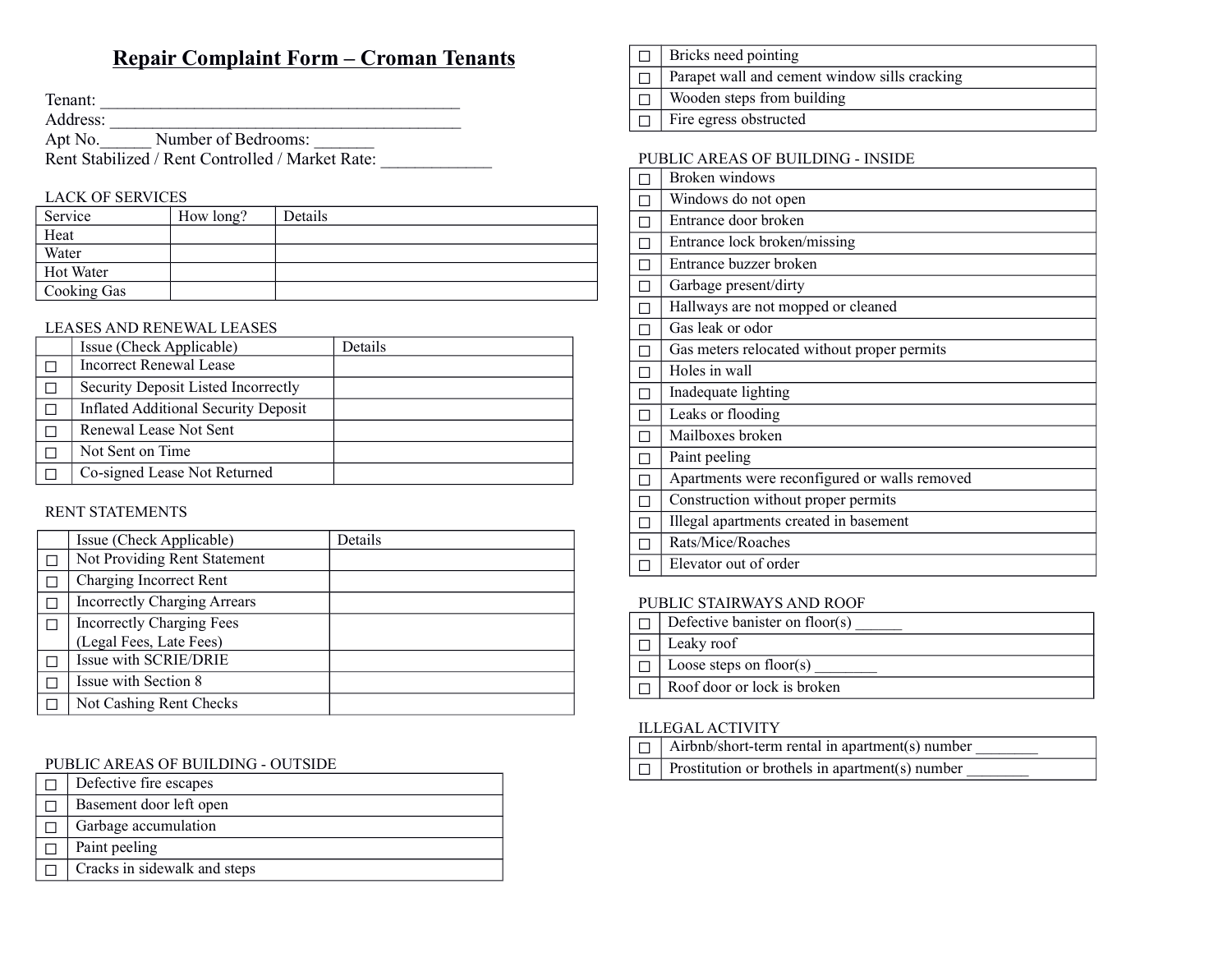## ENTIRE APARTMENT

| <b>Bedbugs</b>               |
|------------------------------|
| Doorbell broken              |
| Front door broken            |
| Front door lock broken       |
| No peephole in front door    |
| Inadequate heat/hot water    |
| Needs paint                  |
| No smoke detectors           |
| No carbon monoxide detectors |
| Rats/Mice/Roaches            |

## BEDROOM

Check master (M) or room 2, 3, 4.

| Condition                    | М | 2 | 3 | 4      |
|------------------------------|---|---|---|--------|
| Broken door lock             |   | П | П | П      |
| Broken door                  |   |   |   | П      |
| Broken light                 |   |   |   | П      |
| Broken outlet(s)             |   |   |   | П      |
| Ceiling has mold             |   |   |   | $\Box$ |
| Ceiling has peeling paint    |   |   |   | П      |
| Ceiling is falling/fell      |   |   |   | П      |
| Ceiling leaks                |   |   |   | П      |
| Ceiling needs paint          |   |   |   | П      |
| Ceiling plaster is cracked   |   |   |   | $\Box$ |
| Closet door broken           |   |   |   | П      |
| Closet has mold              |   |   |   | $\Box$ |
| Closet leaks                 |   |   |   | П      |
| Exposed electrical wiring    |   |   |   | П      |
| Broken electrical sockets    |   |   |   | $\Box$ |
| Floors are warped or sagging |   |   |   | П      |
| Floors have holes            |   |   |   | П      |
| Floors tiles broken/missing  |   |   |   | П      |
| Hole around steam pipe       |   |   |   | П      |
| Radiator leaks               |   |   |   | П      |
| Walls have mold              |   |   |   | П      |
| Walls have peeling paint     |   |   |   | П      |
| Walls leak                   |   |   |   |        |
| Walls need paint             |   |   |   |        |

| Wall plaster cracked       |  |  |
|----------------------------|--|--|
| Window doesn't open/close  |  |  |
| Window has broken glass    |  |  |
| Window has mold            |  |  |
| Window lock is broken      |  |  |
| Window not sealed properly |  |  |
| Windows leak               |  |  |
| Inadequate Heat            |  |  |

| LIVING ROOM/HALLWAY<br>Check living room (LR) or hallway (H) |        |        |
|--------------------------------------------------------------|--------|--------|
| Condition                                                    | LR     | H      |
| Broken light                                                 | $\Box$ | П      |
| Broken outlet(s)                                             | $\Box$ | $\Box$ |
| Ceiling has mold                                             | П      | $\Box$ |
| Ceiling has peeling paint                                    | П      | П      |
| Ceiling is falling/fell                                      | П      | $\Box$ |
| Ceiling leaks                                                | П      | $\Box$ |
| Ceiling needs paint                                          | П      | $\Box$ |
| Ceiling plaster is cracked                                   | П      | П      |
| Closet door broken                                           | $\Box$ | $\Box$ |
| Closet has mold                                              | П      | П      |
| Closet leaks                                                 | П      | П      |
| Exposed electrical wiring                                    | П      | П      |
| <b>Broken</b> electrical sockets                             | П      | П      |
| Floors are warped or sagging                                 | П      | $\Box$ |
| Floors have holes                                            | П      | П      |
| Floors tiles broken/missing                                  | П      | $\Box$ |
| Hole around steam pipe                                       | П      | $\Box$ |
| Radiator leaks                                               | П      | $\Box$ |
| Walls have mold                                              | П      | П      |
| Walls have peeling paint                                     |        |        |
| Walls leak                                                   | П      | П      |
| Walls need paint                                             | П      | $\Box$ |
| Wall plaster cracked                                         | П      | $\Box$ |
| Window doesn't open/close                                    |        | П      |
| Window has broken glass                                      | П      | П      |
| Window has mold                                              | П      | $\Box$ |
| Window lock is broken                                        | П      |        |